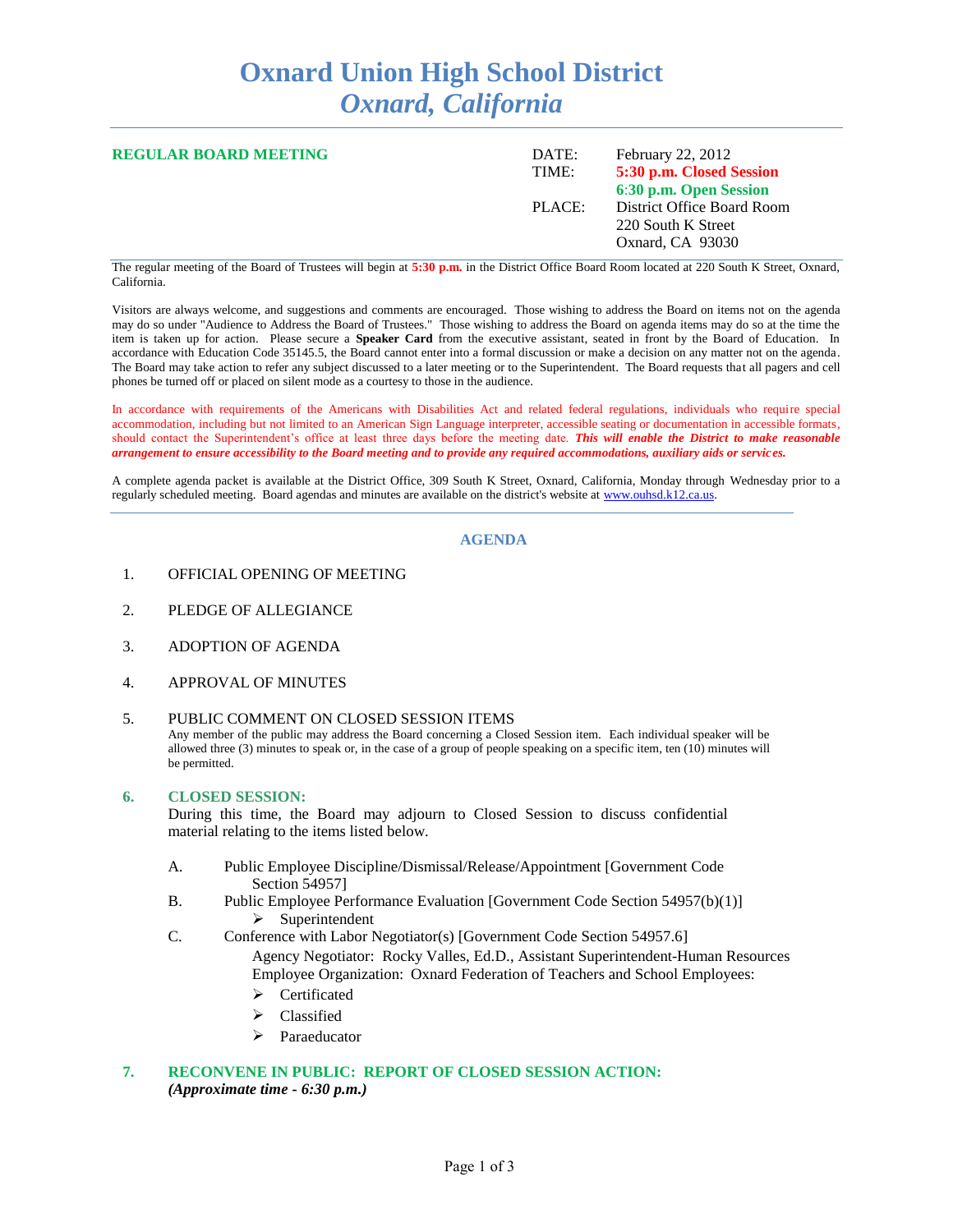## Board Meeting Agenda February 22, 2012

## **8. AUDIENCE TO ADDRESS BOARD OF TRUSTEES:**

Those persons wishing to address the Board may do so at this time by completing a Speaker Card. All comments are to be directed to the Board President. If you are talking for yourself, you have three (3) minutes to complete your comments. If you are a speaking for a group, you have ten (10) minutes to complete your comments and no other member of the group you represent can speak for the group. To speak to the Board President, each speaker must secure a Speaker Card from the executive assistant, seated in front by the Board of Education. Please refer to the complete text of Oxnard Union High School District Board Policy 910: *Procedures for Communicating with the Board of Trustees.*

#### **9. SUPERINTENDENT'S REPORTS:**

- A. Regular Report: *Student Representative to the Board of Trustees*
- B. Board Report: *Citizens Bond Oversight Committee Annual Report*
- C. Board Recognition: *Academic Decathlon 2<sup>nd</sup> Place Winners, Oxnard High School*
- D. Board Report: *Program Improvement Update*
- E. Board Update: *Receipt of Initial Contract Proposal: OFTSE – Certificated Unit*
- F. Regular Report: *Superintendent*
	- *New School Sites*

#### **10. CONSENT CALENDAR:**

- A. Consideration of Approval of Student Expulsion by Recommendation of the Administrative Panel
- B. Consideration of Approval of Stipulated Student Expulsion by Agreement of the School Principal, the Student, and the Students' Parent/Guardian, as per Board Policy 5144, Section 22
- C. Consideration of Approval of Student Readmission from Expulsion, as per Board Policy 5144, Section 16 N
- D. Consideration of Denial of Student Readmission from Expulsion, as per Board Policy 5144, Section 16 N
- E. Consideration of Approval of Non-Public School Placement for Student Case Number Twenty-Seven through Twenty-Nine, According to the Recommendation of the Student's IEP Team and the Director of Special Education
- F. Consideration of Approval of Mid-Term Graduates
- G. Consideration of Waiver of CAHSEE Requirements for Requirements for the Oxnard Union High School District Students with Disabilities
- H. Consideration of Approval of Certificated and Classified Personnel
- I. Consideration of Approval of Agreement Between Oxnard Union High School District and Studica, Inc. for AutoDesk Design License Subscription for ACHS Students
- J. Consideration of Adoption of 2012-2013 Budget Calendar and Allocation Formulas
- K. Consideration of Approval of Gas and Diesel Fuel Bid #514
- L. Consideration of Approval of Award of Bid to Time Warner Cable for E-Rate Wide Area Network
- M. Consideration of Approval of Award of Bid to Network Integration Company Partner, Inc. (NICPARTNERS) for E-Rate Data, Voice and Cabling Infrastructure Maintenance Services
- N. Consideration of Approval of Award of Bid to for E-Rate Internet Access Services
- O. Consideration of Approval of Revision of Agreement with Barry Schimmel, Ed.D., Consultant
- P. Consideration of Approval of Recommendation of Increased Paid Breakfast/Lunch Prices for 2012-2013
- Q. Consideration of Approval of Donations, February 9 February 22, 2012
- R. Consideration of Approval of Purchase Orders and Direct Pays, February 9 February 22, 2012

## **11. ACTION ITEMS:**

- A. Consideration of Vote for California School Boards Association (CSBA) Delegate Assembly Election
- B. Consideration of Adoption of Resolution No. 12-02, Authorizing the Borrowing of Funds for Fiscal Year 2012-2013 and the Issuance and Sale of One or More Series of 2012-2013 Tax and Revenue Anticipation Notes (TRANs) Therefor and Participation in the California School Cash Reserve Program and Requesting the Board of Supervisors of the County to Issue and Sell Said Series of Notes